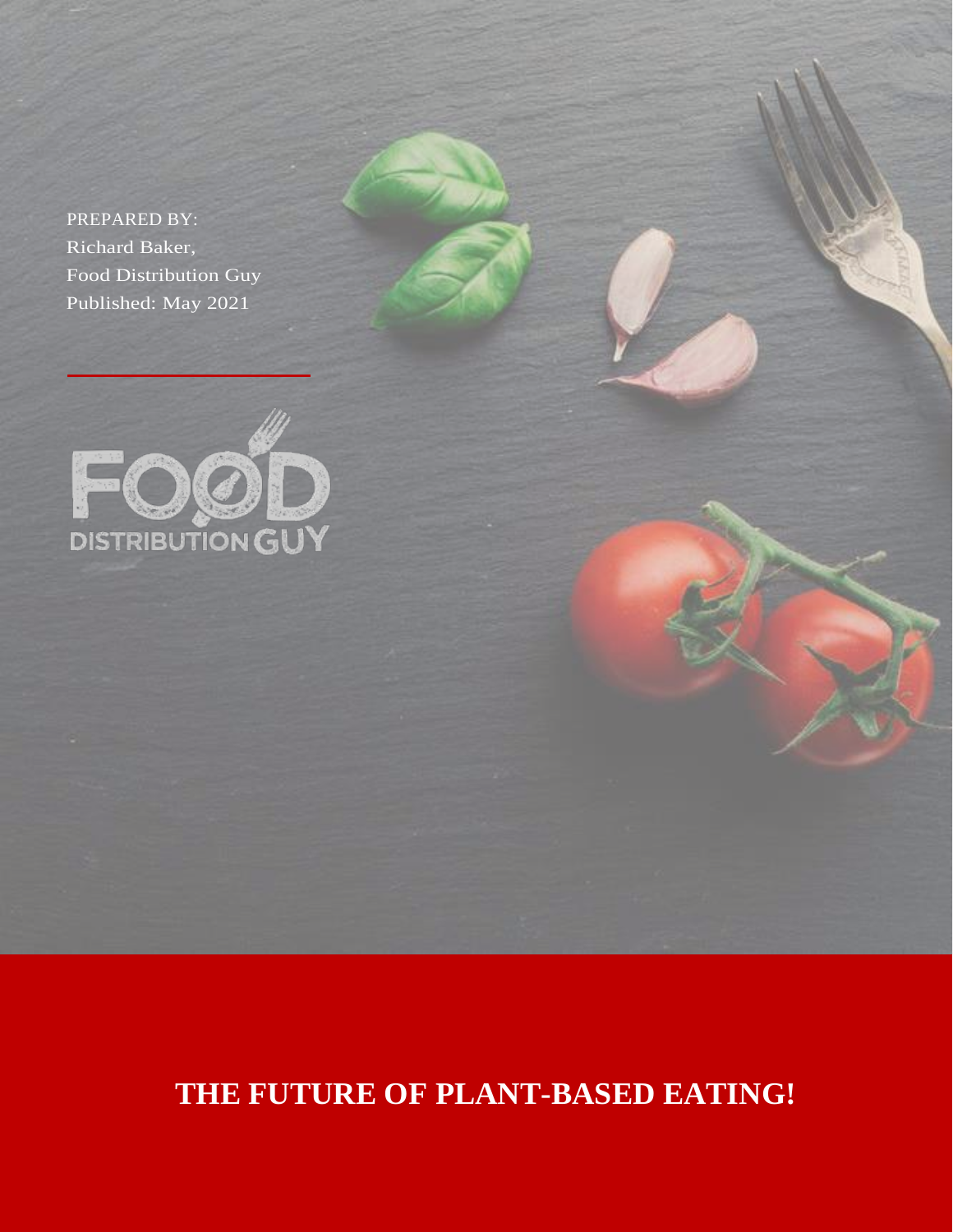

Plant-based proteins are sweeping the food and beverage sector as health-conscious consumers seek more sustainable options. While the number of vegans and vegetarians has increased, they pale in comparison to the large group of flexitarian consumers – people who are actively restricting animal-based products but have not fully eliminated these from their diet – who now make up 42% of the market. By comparison, vegans and vegetarians respectively account for 4% and 6% of consumers globally.<sup>1</sup>

Ingredion is a leading global ingredients solutions company. They turn grains, fruits, vegetables, and other plant materials into ingredients that make crackers crunchy, candy sweet, yogurt creamy. They assist F&B manufacturers to achieve that health claim, simplify their ingredient lists or make their products greener and more sustainable.

This report is a summary of a webinar presented by Ingredion and hosted by Food Business News titled: *"The Future of Plant-based Eating"*

## **Key Take-Aways**

- 1. Consumers are interest in plant-based foods has increased during the pandemic.
- 2. Consumers are willing to pay more for plant-based foods provided they deliver on key consumer drivers.
- 3. Drivers for plant-based eating go beyond health and wellness to include transparency and sustainability.
- 4. Taste and texture, ingredients key integral elements in plant-based eating.
- 5. Technology driving opportunities in the plant-based sector.

## **Consumer Habits and Insights Driving Future Growth**

- Consumer habits driving plant-based growth in no particular order:
	- 1. Environmental concern.
	- 2. Animal welfare.
	- 3. Dairy avoidance.
	- 4. Red meat avoidance.
	- 5. Protein's health halo
	- 6. Functional benefits taste and texture.

<sup>1</sup> 42% of Global Consumers are Flexitarians & Driving Mainstream Plant-based Shift[, www.greenqueen.com.hk,](http://www.greenqueen.com.hk/) April 2021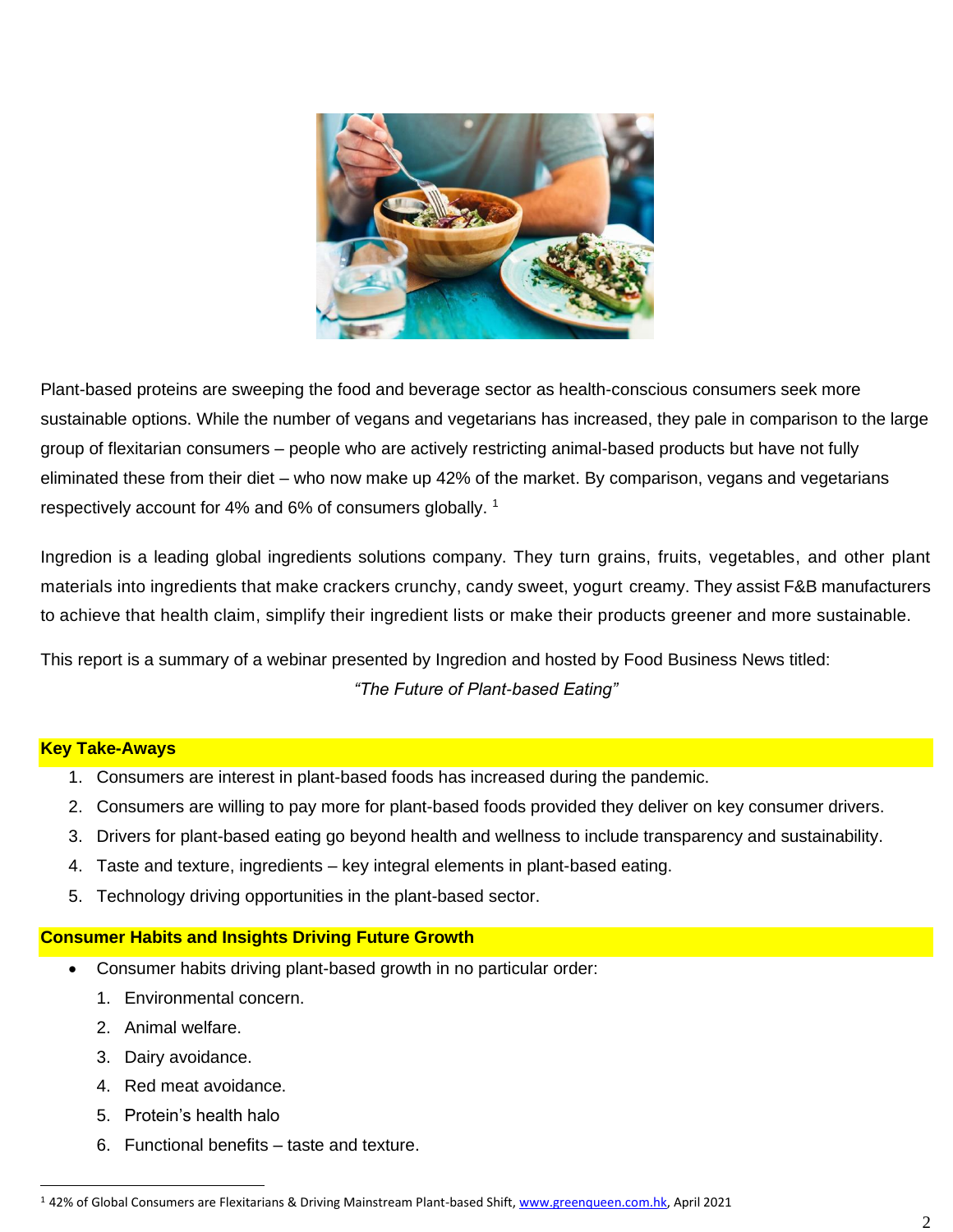• Consumer's demand for protein continues. **65% -** percent of consumers who seek out a good source of plant protein.



# **How Important to You are each of the Following When Buying a Food or Beverage?**

# **Total of "Very Important" to "Quite Important"**

- Plant-based protein consumption continues to increase through Covid-19.
	- <sup>o</sup> **85%** have altered their eating habits as a result of Covid.
	- <sup>o</sup> **25%** buying more protein from plant-based sources.
	- <sup>o</sup> **26%** buying more plant-based dairy.
	- <sup>o</sup> **25%** buying more plant-based meat alternatives.
- **43%** of consumers assume a product described as plant-based is healthier than one that is not, even if it has the same exact nutrition fact labels (halo effect).
- **34%** of consumers say that sustainability has an impact on food purchases.
- Consumers understand the value of plant-based proteins.
	- <sup>o</sup> **68%** of global consumers attribute more value to "high protein" claims on foods and beverages.
	- <sup>o</sup> More than **50%** are willing to pay more for plant-based ingredients.
	- <sup>o</sup> 28% of consumers are paying more for food and beverages with claims that are important to them.
- Plant-based proteins and flours made from peas, lentils, fava beans, and quinoa are among the most highly accepted ingredients across all applications. Pulses have higher market readiness than soy and whey protein.
- Plant-based + clean label to projected to rejuvenate multiple categories: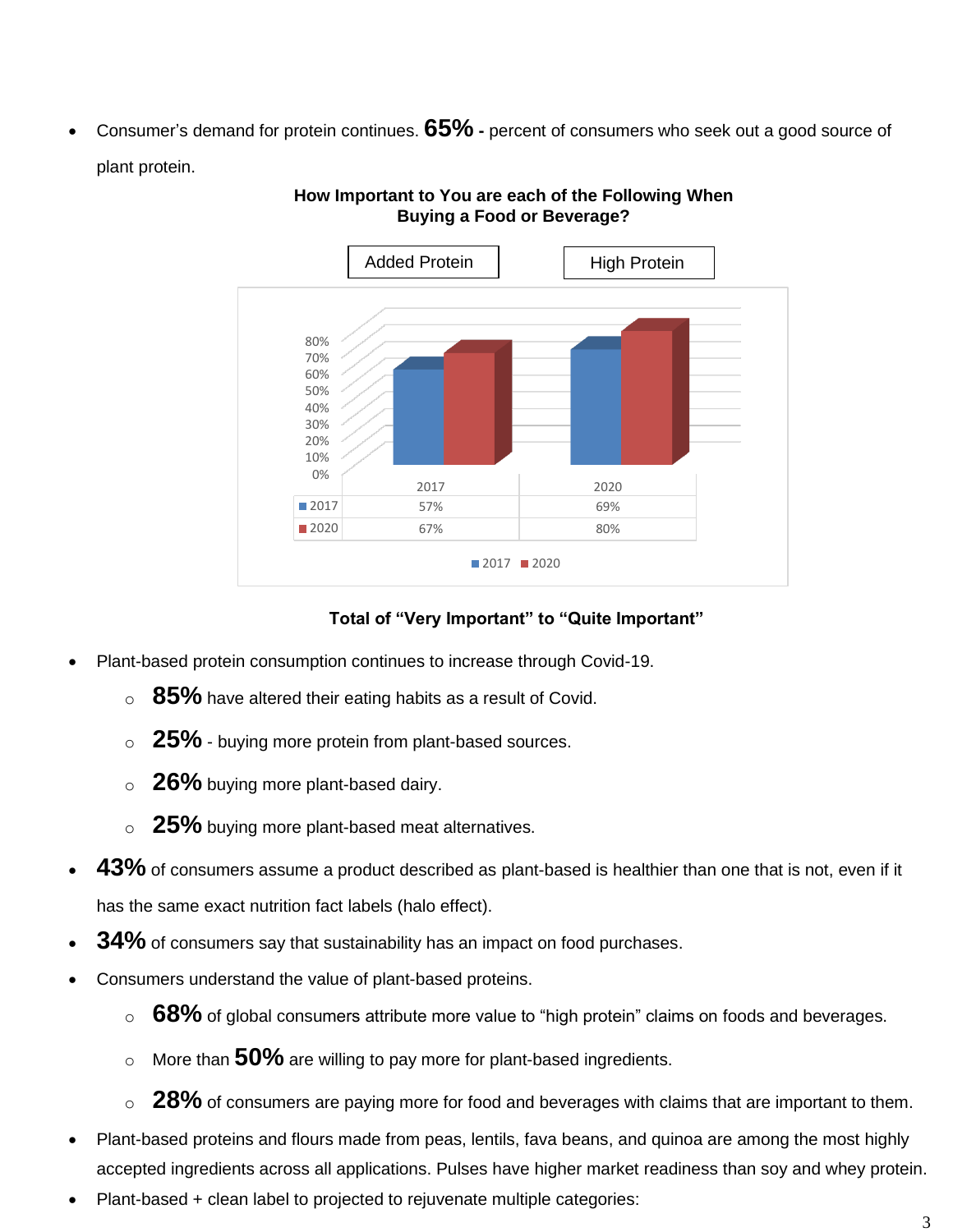



**Transparency and Sustainability**

- Consumers demanding greater transparency from a health-driven focus to an inclusion of ethical and environmental factors.
	- <sup>o</sup> **3** in **5** global consumers are interested in learning more about where food comes from and how it is made.
	- <sup>o</sup> **59% -** important food products purchased or consumed to be produced in an environmentally way.
- Sustainability and animal welfare claims driving purchase decisions:
	- <sup>o</sup> **23%** are **buying more** packaged foods with **sustainability** or **environmental** claims than last year.
	- <sup>o</sup> **22%** are **buying more** packaged foods with **animal welfare claims** than last year.
	- o **#2 Sourced regionally** was the 2<sup>nd</sup> highest priority for consumers reading ingredient decks.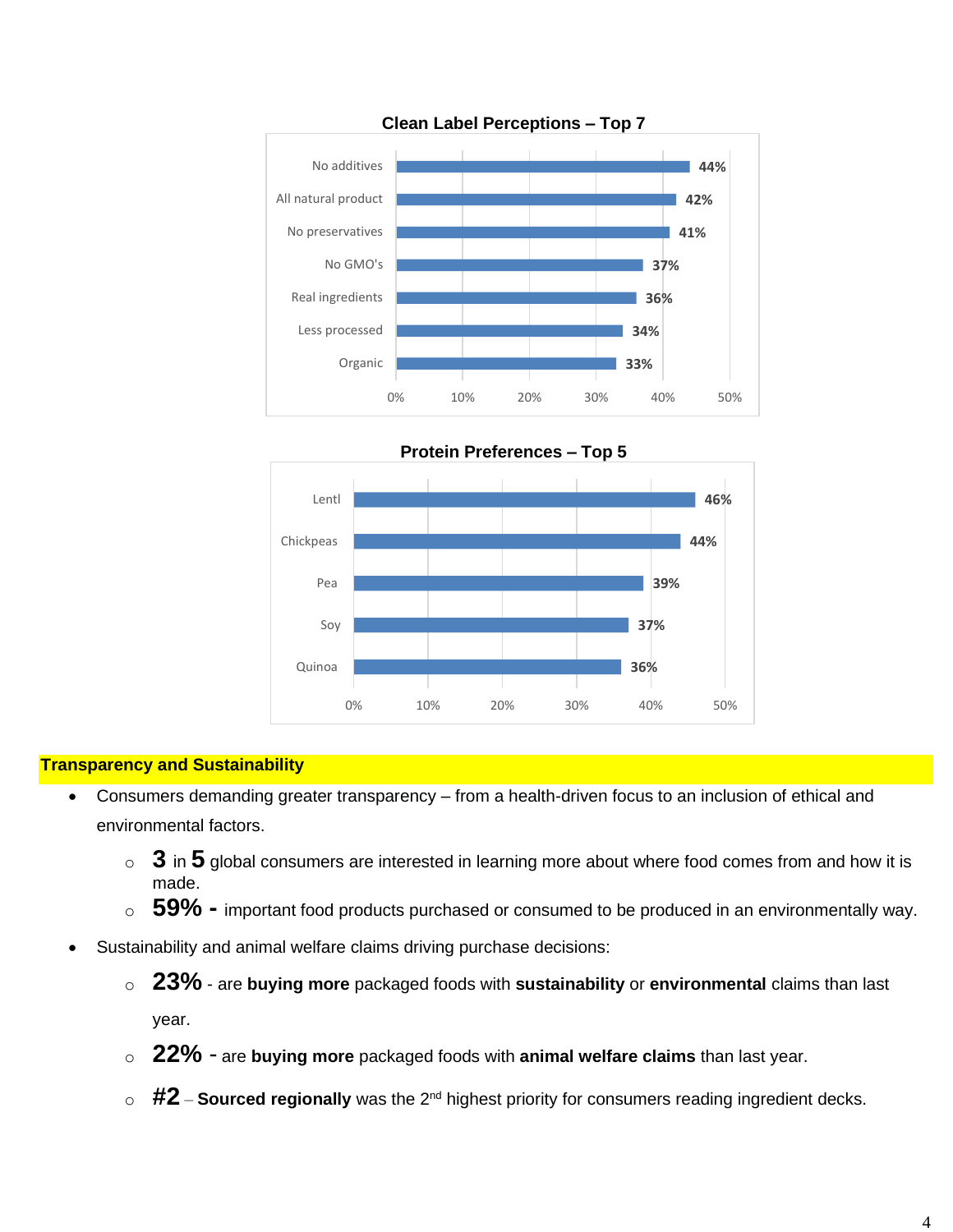# **Technology Driven Opportunities**

- Priority crops moving forward: Corn, Tapioca, Potato, Stevia, and Peas core to the plant-based protein business.
- Pulses such as Peas, Lentils, Fava beans, and Chickpeas are earth friendly. They reduce greenhouse gas emissions and water pollution:
	- <sup>o</sup> Meals with pulse proteins are associated with **8x** lower greenhouse gas emissions than a beef meal.
	- <sup>o</sup> Pulse proteins require **100x** less water than animal proteins.
	- o Pulse proteins and flours produced via dry fractionation require no water to manufacture.
	- <sup>o</sup> Pulses take **4-7x** less energy than to produce the same amount of animal protein.
- Moving forward Vitessence Tex Crumbles 102 textured protein (made from allergen-friendly peas and contains 65% protein) helps to mimic the structure, bite, and texture of meat in a variety of meat alternative applications: Patties, Nuggets, Ground beef, and Seafood.